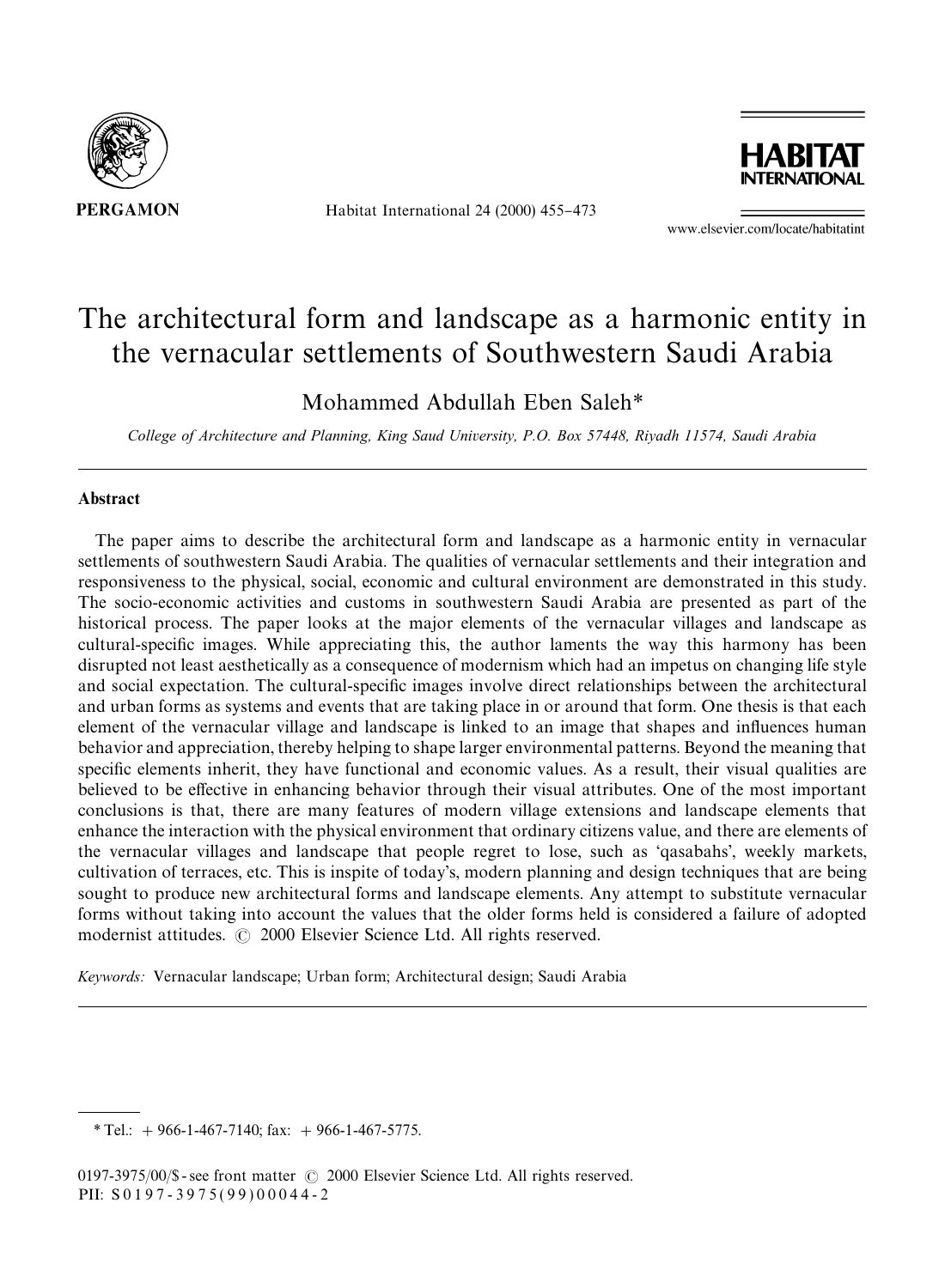## 1. Introduction

In many parts of the world the loss of vernacular elements in the physical environment, and their replacement by exotic imported types not always in harmony with the culture of those societies, has happened too often, and little attention has been paid to the subject. At the outset there are those certain inherent qualities in vernacular architectural forms and landscape which have been present in the culture for a long time. Certain formal qualities derived from simple numerical relations based on the human figure and celestial bodies produce a cultural symbolism which has only recently been discarded (Pocock & Hudson, 1978). The vernacular environment, at any point in time, is as much a part of cultural heritage as is art, literature and music. At the same time, just as new art forms are developing, so are new architectural forms and landscape. The loss of vernacular forms is not only a cultural loss, but also has adverse and often irreversible effect on the way of life of the society concerned. If societies are to preserve parts of the vernacular environment and adapt them to conform with the more positive aspects of modern life, the end result should not be to produce a 'museum in the open' for the sake of visitors, but to preserve the integrity and values of the community itself and upgrading facilities to comply with modern standards. The reduction of importance of cultural specific architectural forms and landscape is substituted by modern planners and designers by beautification objects which began to dominate the open spaces and roads of modern urban developments. This is a characteristic of the modern tradition and especially the deterioration and virtual disappearance of the public domain (Curran, 1983).

Saudi settlements pulsate with history and traditions nurtured by many years of communal living against a backdrop of a harsh life. The vernacular environment of southwestern Saudi Arabia is characterized by prominent architectural forms and landscape of an archetypal nature which were built for highly practical purposes. These forms are associated by behavioral activities of context-specific nature observed in weekly markets, warning and defense towers, fortified houses, agricultural fields and forests. Their architectonic forms create harmonic entity associated with distinctive human activities and interaction patterns. The interaction between humans and their environment has been well recognized by professionals (Al-Soliman, 1990).

Unfortunately, newly introduced architectural forms and landscape has often happened at the expense of what already exists. Professionals tend to regard the existing vernacular environment and landscape as expendable in favor of the new, irrespective of its value, character and of what they represent. An emphasis is concentrated on the product rather than on historical continuity. This tendency is regrettable because creative effort can connect the new to the old. The process involves renewal of old forms, a transformation of the known or an invention of a new. It is part of the knowledge that eventually all things must change and allow individuals to participate in the making of meaningful forms. For example, vernacular forms were in continuous piecemeal transformation under the initiative of those who actually occupied, controlled and used the form, whereas modern forms are often designed by professionals from outside the culture.

In this regard, the fate of vernacular features in settlements and landscape is gloomy. The new architectural forms in Saudi Arabia have uprooted the usage of some vernacular forms such as warning and defense towers and weekly markets which once possessed significance in function. When these structures lost their principal function, people were not ready to maintain them. As a result, most of these structures were destroyed and the few that remain are often left unused. So far, new construction which honors traditional physical forms has largely been limited to fake